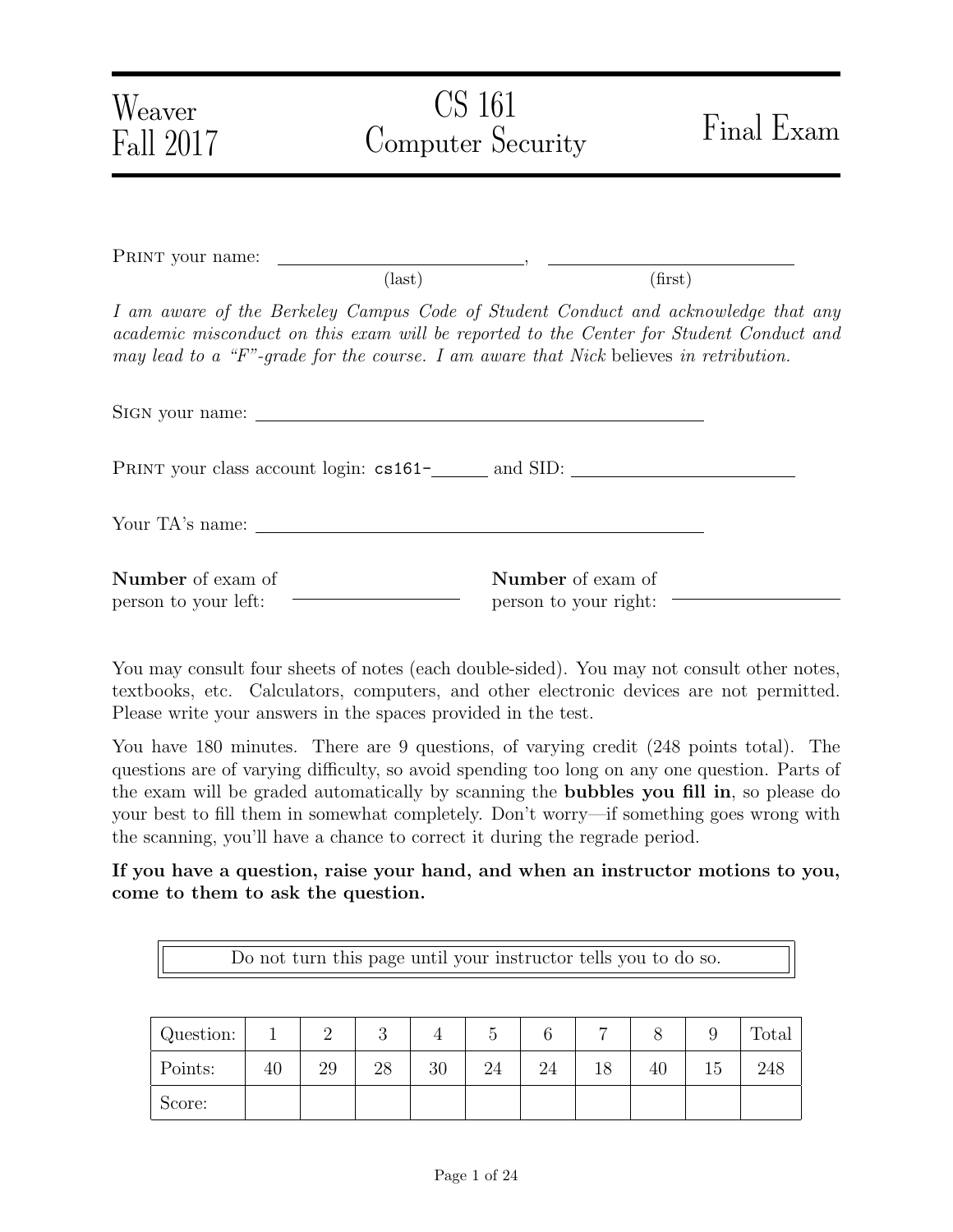## Problem 1 True/False (40 points)

For each of the following, FILL IN THE BUBBLE next to True if the statement is correct, or next to False if it is not. Each correct answer is worth 4 points. Incorrect answers are worth 0 points. Answers left blank are worth 1 point.

(a) Stack canaries reliably block all stack overflow attacks.

# O True O False

(b) Nonexecutable stacks reliably block all stack overflow attacks.

# O True O False

(c) Nick's house is Ravenclaw ("Where those of wit and learning, will always find their kind").

## O True O False

(d) Forward secrecy means that, if your private key is compromised, an attacker can't recover the plaintext for previous messages when they have also captured the ciphertext.

# O True O False

(e) If you use a U2F security key as your second factor in a 2-factor supporting site, this generally prevents phishing attacks.

# O True O False

(f) If a site uses DHE for TLS, an adversary who steals the site's private key can passively decrypt intercepted communications.

# O True O False

(g) The Chinese "Great Firewall" operates using the same basic mechanism as a corporate firewall.

# O True O False

(h) If you combine two independent detectors in a way which reduces the false-positive rate this combination will increase the false-negative rate.

# O True O False

(i) Using sprintf to format user input to an SQL query is safe if you just replace all ' characters with ' in the user input.

O True O False

(j) Most of the block cipher modes you learned about require keeping the IV secret

O True O False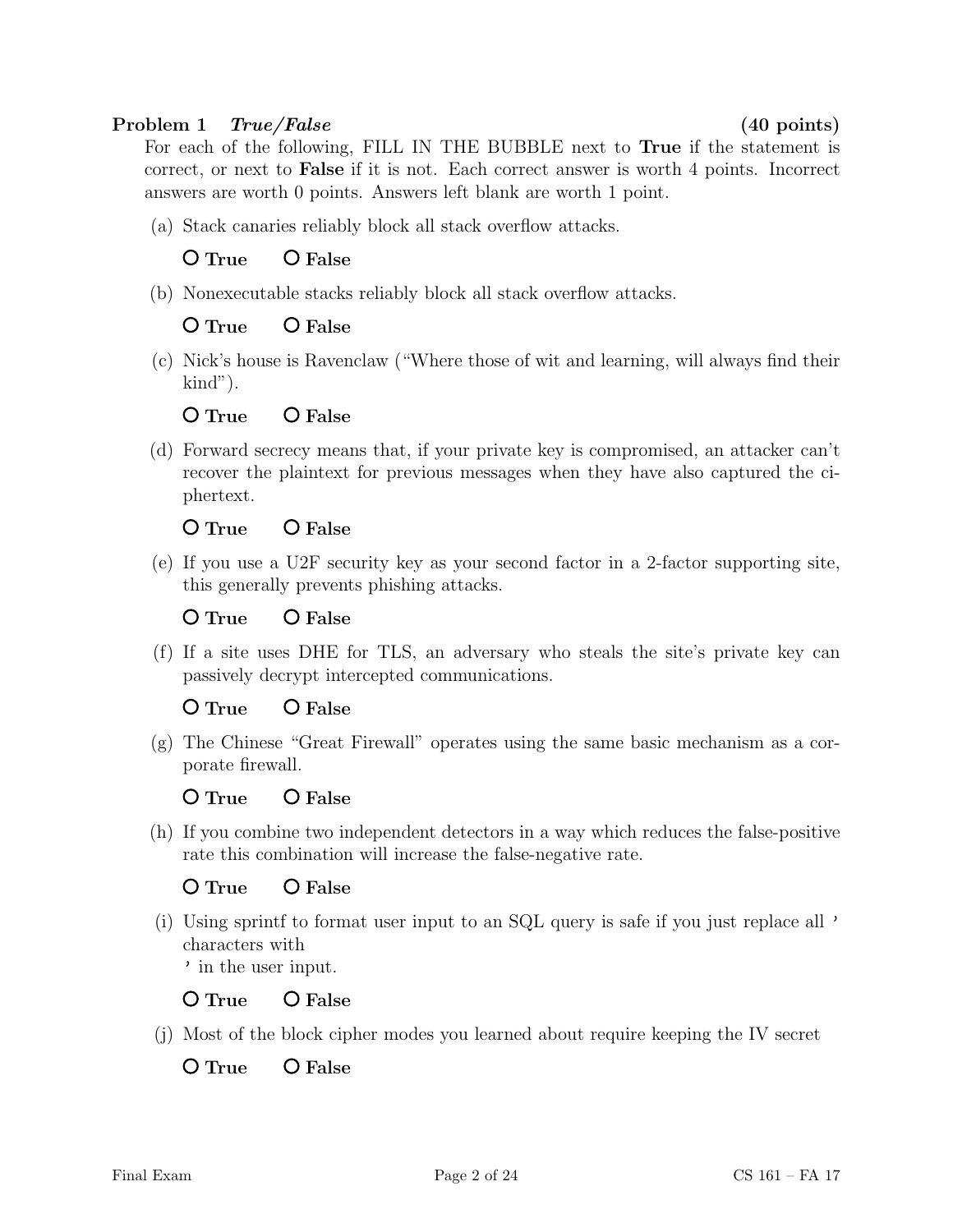(k) When configuring a firewall, it's safer to use an approach based on blacklisting hosts than whitelisting hosts

O True O False

(l) HTTPS can prevent CSRF attacks

O True O False

(m) A secure hash function will only produce collisions with an infinitesmaly small probability.

O True O False

(n) AES-CTR mode provides integrity when properly used

O True O False

(o) AES-GCM mode provides integrity when properly used

O True O False

(p) PBKDF2 turns a password into a large amount of key material by repeatedly encrypting the password with AES.

O True O False

(q) If Website A loads a website from another domain (Website B) inside of an iframe, the same origin policy prevents Javascript from Website B from accessing any of the other website's content.

O True O False

(r) Consider a scanning worm that picks addresses uniformly at random. IPv6 changes IP addresses from 32b to 128b. Selecting an IPv6 address uniformly at random is not an effective strategy for a worm.

O True O False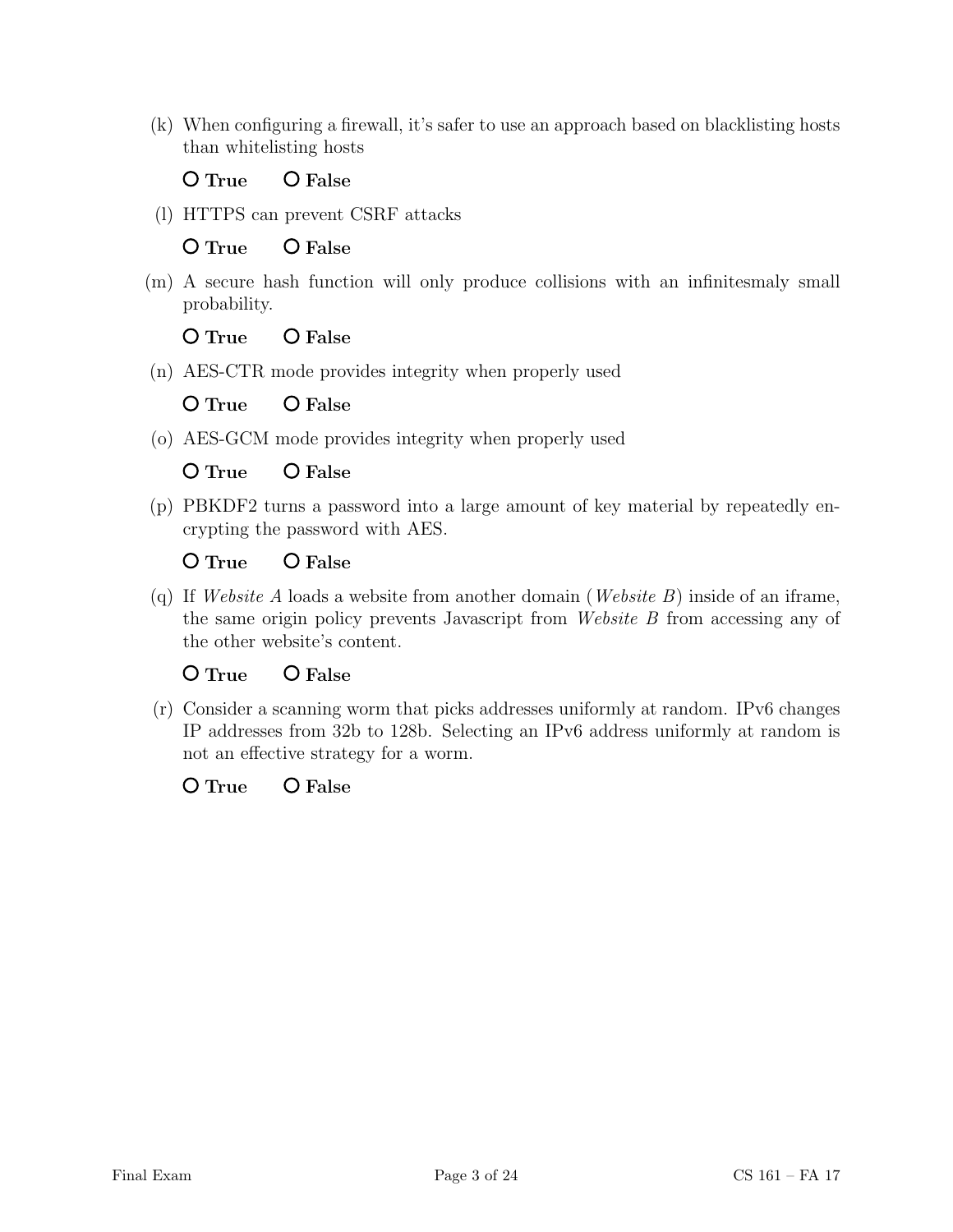### Problem 2 *Multiple Choice* (29 points)

For multiple choice questions, select all which are correct.

(a) (1 point) (This question is magic, the amount of points may vary) The Magic Words are...

| <b>O</b> Livid Peregrine        | <b>O</b> Irate Vulture     |
|---------------------------------|----------------------------|
| <b>O</b> Squeamish Ossifrage    | <b>O</b> None of the Above |
| <b>O</b> Senatorial Chickenhawk |                            |

(b) (4 points) Valid analogies between the Influenza virus and computer viruses include:

| <b>O</b> Both are often detected based on<br>"known bad" features on the virus" | age of vulnerable hosts is greater                       |
|---------------------------------------------------------------------------------|----------------------------------------------------------|
| <b>O</b> Both may have designs which can<br>mutate to evade detection           | <b>O</b> Neither have caused substantial loss<br>of life |

- Both spread faster when the percent-  $\bullet$  None of the Above
- (c) (4 points) DNSSEC, when validated only by the client, provides which of the following security properties for DNS responses? Mark ALL that apply.

| $\bullet$ Confidentiality | $\bullet$ Availability     |
|---------------------------|----------------------------|
| $\bullet$ Integrity       | <b>O</b> None of the Above |

- Authentication
- (d) (4 points) DNSSEC, when validated only by the recursive resolver, provides which of the following security properties for DNS responses? Mark ALL that apply.

| <b>O</b> Confidentiality | <b>O</b> Availability      |
|--------------------------|----------------------------|
| $\overline{O}$ Integrity | <b>O</b> None of the Above |
| <b>O</b> Authentication  |                            |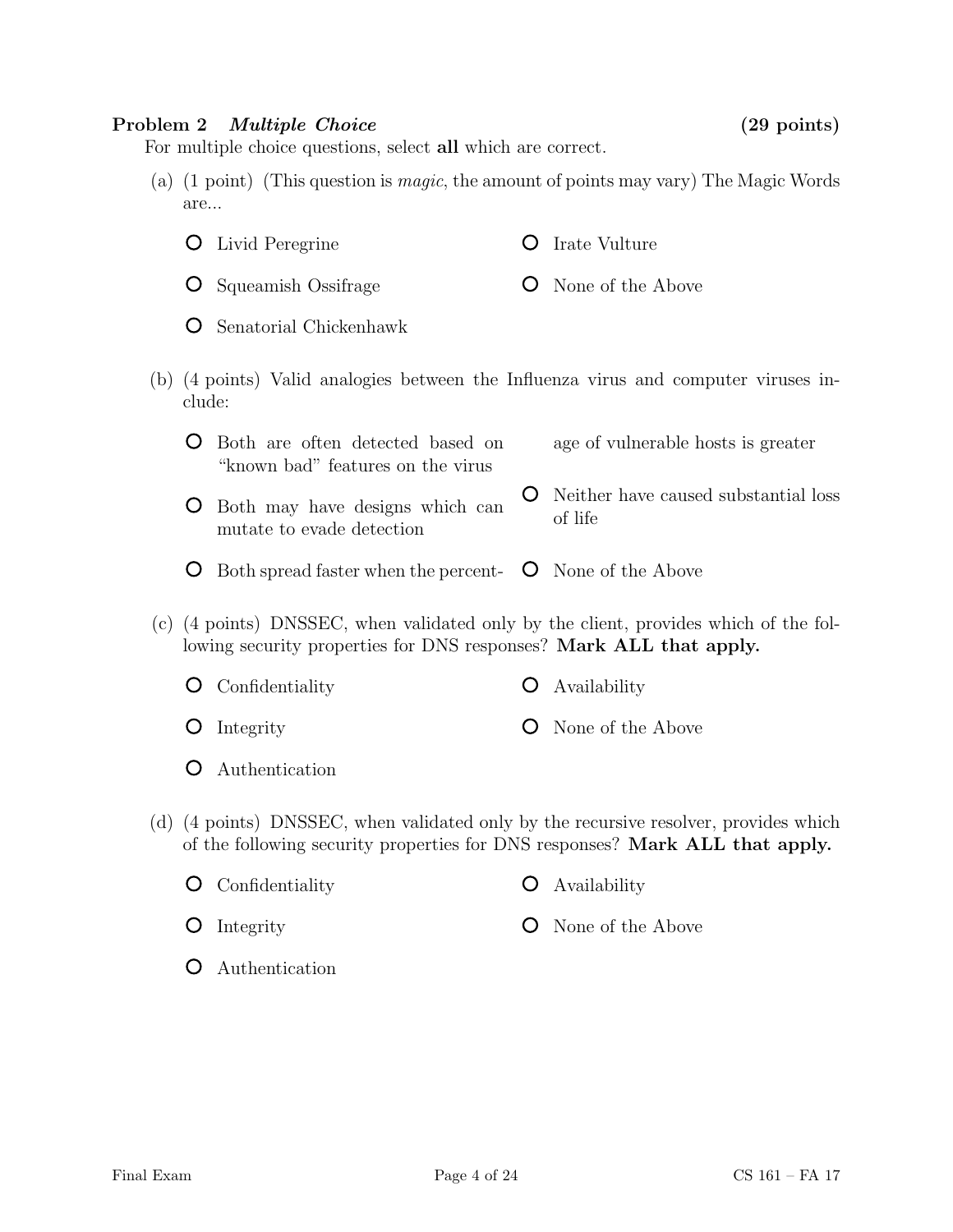- (e) (4 points) Which of the following are IND-CPA when properly used?
	- **O** ROT-13 O CBC O ECB One Time Pad O GCM None of the Above
	- O CTR

(f) (4 points) Which of the following are IND-CPA when the IV is mistakenly resused?

- O CBC O ECB O GCM **O** None of the Above
- O CTR

(g) (4 points) Which of the following can defend against many heap overflow attacks

| <b>O</b> Stack Canaries | <b>O</b> Memory safe languages |
|-------------------------|--------------------------------|
| O ASLR                  | $O C++17$                      |
| O XSS                   | <b>O</b> None of the Above     |

- Non executable heaps
- (h) (4 points) Which of the following attacks might allow an attacker to steal one of your browser's secure (HTTPS-only) cookies (Mark ALL that apply):
	- **O** Stored XSS **O** Clickjacking Packet injection without exploitation Packet injection with a browser ex-

ploit

- **O** Reflected XSS
- Buffer overflow in your browser **O** None of the Above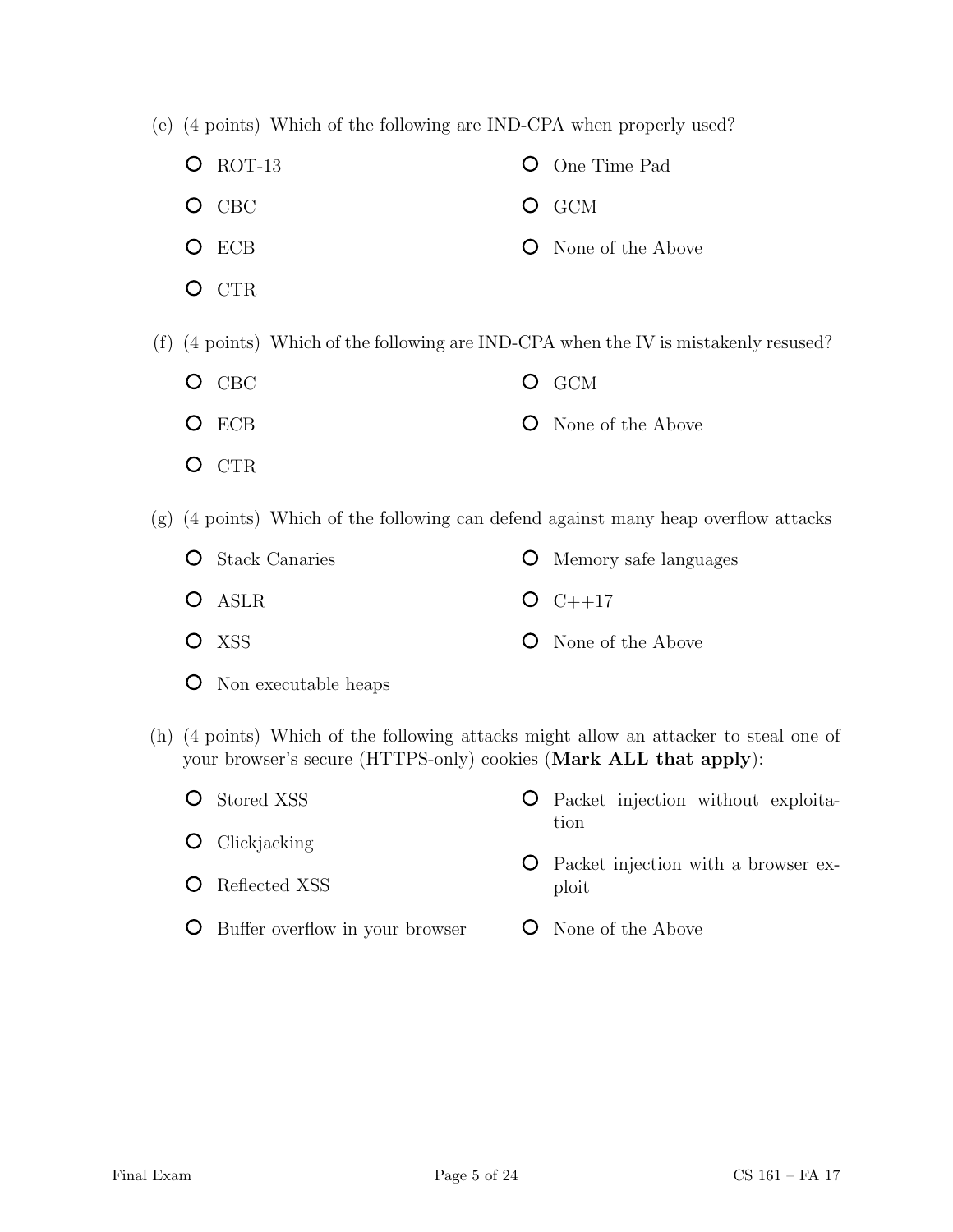## Problem 3 Moogle (28 points)

For the following questions, select all answers which apply.

(a) (4 points) Moogle is a search engine that claims to better than Google. Whenever a user searches for something, a line of text appears that says "You searched for: " followed by the user's query unescaped. Which of the following is this vulnerable to?

| <b>O</b> Command Injection | $O$ XSS                    |
|----------------------------|----------------------------|
| <b>O</b> Buffer Overflow   | <b>O</b> SQL Injection     |
| <b>O</b> Format String     | $\bullet$ Clickjacking     |
| $O$ CSRF                   | <b>O</b> None of the Above |

(b) (4 points) Moogle uses the Maboody Rank Algorithm to order web pages. A part of this algorithm logs queries into a file. The code is shown below:

```
char* search(char* query) {
    char logging[100];
    sprintf (logging, "echo %s > log.txt", query);
    system(logging);
    return logging;
}
```
Which of the following is this vulnerable to?

| <b>O</b> Command Injection | $O$ XSS                    |
|----------------------------|----------------------------|
| <b>O</b> Buffer Overflow   | <b>O</b> SQL Injection     |
| <b>O</b> Format String     | $\bullet$ Clickjacking     |
| $O$ CSRF                   | <b>O</b> None of the Above |

(c) (4 points) Moogle decides to enable ASLR, NX, and stack canaries. Which of the following does this completely defend against?

| <b>O</b> Command Injection | O XSS                      |
|----------------------------|----------------------------|
| <b>O</b> Buffer Overflow   | <b>O</b> SQL Injection     |
| <b>O</b> Format String     | $\bullet$ Clickjacking     |
| $O$ CSRF                   | <b>O</b> None of the Above |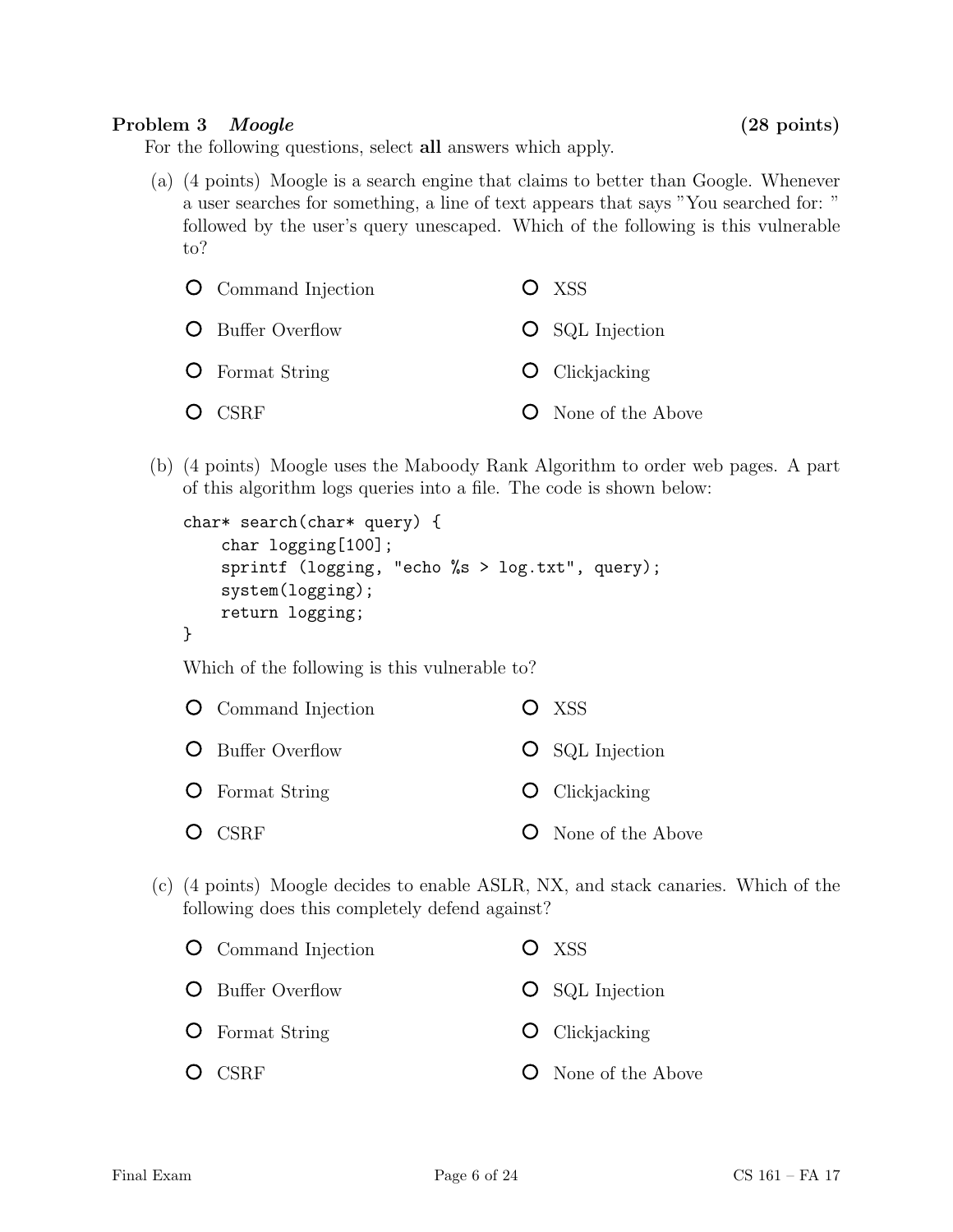(d) (4 points) Moogle decides to use only Java as a programming language, they don't use the foreign function interface, and their Java compiler and runtime is bug free. Which of the following vulnerability does this completely defend against?

| <b>O</b> Command Injection | $O$ XSS                     |
|----------------------------|-----------------------------|
| <b>O</b> Buffer Overflow   | <b>O</b> SQL Injection      |
| <b>O</b> Format String     | $\overline{O}$ Clickjacking |
| $O$ CSRF                   | <b>O</b> None of the Above  |

(e) (4 points) Moogle decides to prevent other websites from including iframes to their page. Which of the following vulnerability does this completely defend against?

| <b>O</b> Command Injection | O XSS                       |
|----------------------------|-----------------------------|
| <b>O</b> Buffer Overflow   | <b>O</b> SQL Injection      |
| <b>O</b> Format String     | $\overline{O}$ Clickjacking |
| $O$ CSRF                   | <b>O</b> None of the Above  |

(f) (4 points) Moogle decides to define a content security policy. What vulnerability does this partially defend against?

| <b>O</b> Command Injection | $O$ XSS                    |
|----------------------------|----------------------------|
| <b>O</b> Buffer Overflow   | $\bigcirc$ SQL Injection   |
| <b>O</b> Format String     | $\bullet$ Clickjacking     |
| $O$ CSRF                   | <b>O</b> None of the Above |

(g) (4 points) Moogle decides to use hidden tokens inside their cookies to be sent along with their API requests. What vulnerability does this partially defend against?

| <b>O</b> Command Injection | O XSS                      |
|----------------------------|----------------------------|
| O Buffer Overflow          | <b>O</b> SQL Injection     |
| $\bullet$ Format String    | $\bullet$ Clickjacking     |
| $O$ CSRF                   | <b>O</b> None of the Above |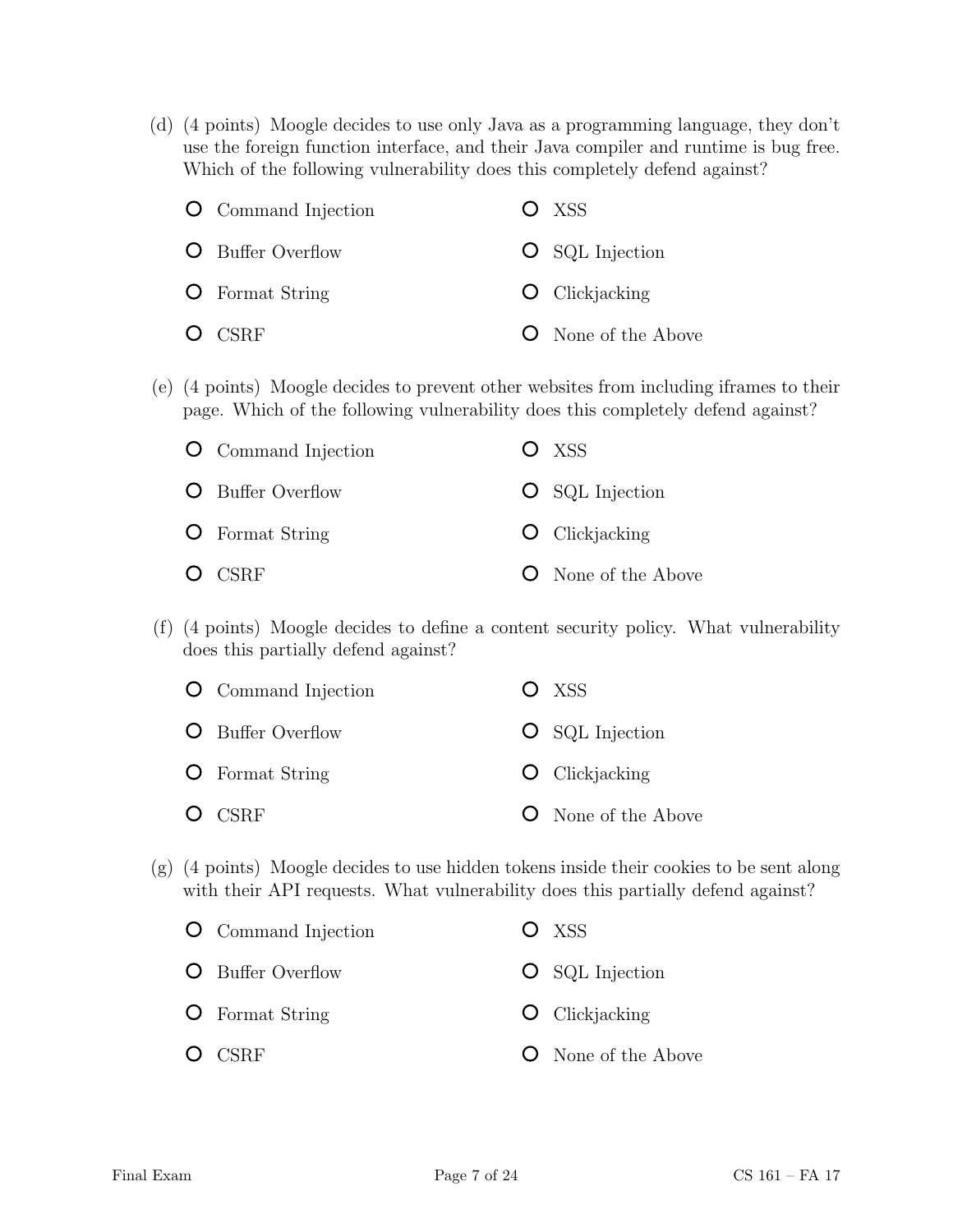## Problem 4 Banana Messenger (30 points)

The computer-firm **Banana Inc** has developed a messaging system called *bMessage* running on the amazingly secure BananaPhone. bMessage is designed to provide endto-end protection between users so that Banana Inc can't read the messages.

The initial version of bMessage has a central keyserver, similar to the one in the project but slightly different. Since a user can have multiple devices, each with their own 2048b random RSA public key, when Bob queries for Alice's public key, Bob doesn't just get one key but gets a list of keys, all of which belong to Alice. Bob also performs a query for his own keys as well (so that his other devices can see what he sent).

Bob then encrypts the message using AES256-CFB-HMAC-SHA256 with a random key, encrypts the random key with each one of Alice's and Bob's public keys using RSA-OAEP, and forwards the message to Banana Inc to deliver. When queried, the keyserver not only knows what the query is for but also who is making the query.

The Federal Bulls\*\*t Investigators (FBSI) are investigating Bob for Crimes against Humanity, namely playing Cards Against Humanity in the middle of Moffit Library while CS161 students were trying to study for their final. In their investigation, they want to wiretap Bob's communications.

(a) (8 points) The FBSI wants Banana Inc to provide the FBSI with a copy of all future communications sent by Bob by only modifying Banana Inc's server. Banana Inc complains that they can't, because to do so would require modifying Bob's bMessage client, and Bob does not believe in applying software updates. Who is correct? Mark ONE of the following and BRIEFLY explain (it should fit in a tweet) your answer.

O Banana Inc C FBSI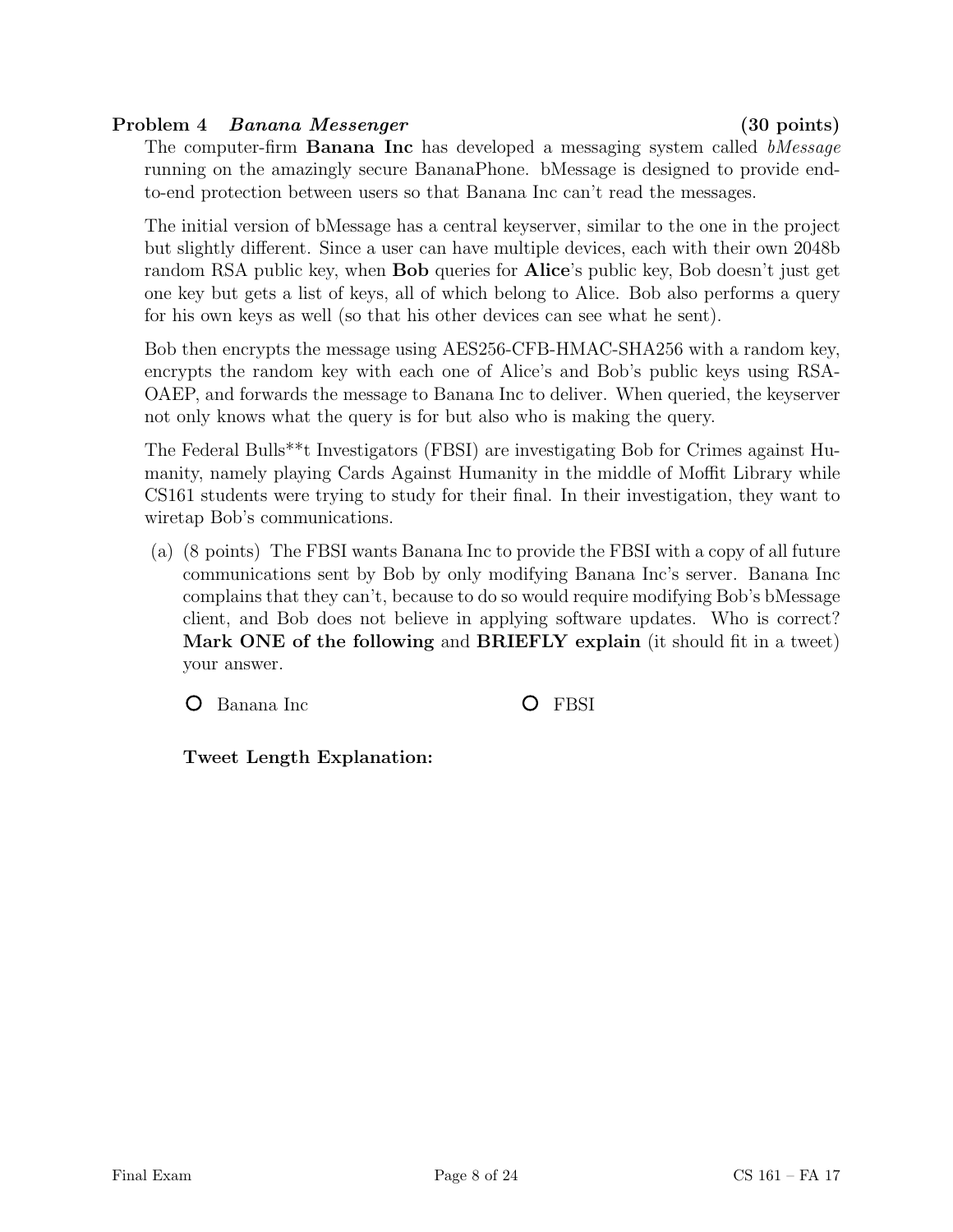(b) (6 points) The FBSI has the ability to ask Banana Inc for a copy of all of Bob's ENCRYPTED bMessages, but without the key they can't decrypt them. The FBSI, tired of Banana's intransigence, instead decides to get access to Bob's key another way, by hacking. (They are the Law, so it's "legal").

Banana recently released a web-browser based client which allows Bob to access his bMessages from any web browser, bMessage-Web, a feature Bob decides he likes to use. When it is first run, the bMessage web-client's JavaScript creates a random 2048b RSA key and a password (which is different from the password used to log onto the bMessage web site) from Bob. It then creates a key using PBKDF2- SHA256, using this key with AES256-CFB-HMAC-SHA256 to encrypt the private RSA key for storing on Banana Inc's web server. This random key becomes another key for Bob.

Now on future logins, the JavaScript gets the encrypted RSA private key from the server (where it is stored in a SQL database), decrypts it using Bob's password, and then uses it to decrypt Bob's bMessages. And Bob is, well, a typical user and his passwords in general have 50b of entropy or less.

Assume there exists an XSS vulnerability. Provide a tweet-length strategy where the FBSI can use a XSS vulnerability in bMessagesWeb to probably access bob's messages.

- (c) (6 points) Assume there exists an SQLI vulnerability. Provide a tweet-length strategy where the FBSI can use a SQLI vulnerability in bMessagesWeb to probably access Bob's messages.
- (d) (6 points) Assume that the FBSI has obtained Bob's website password but not his bMessage password. Provide a tweet-length strategy where the FBSI can use Bob's website password (NOT his bMessage password) to get his messages.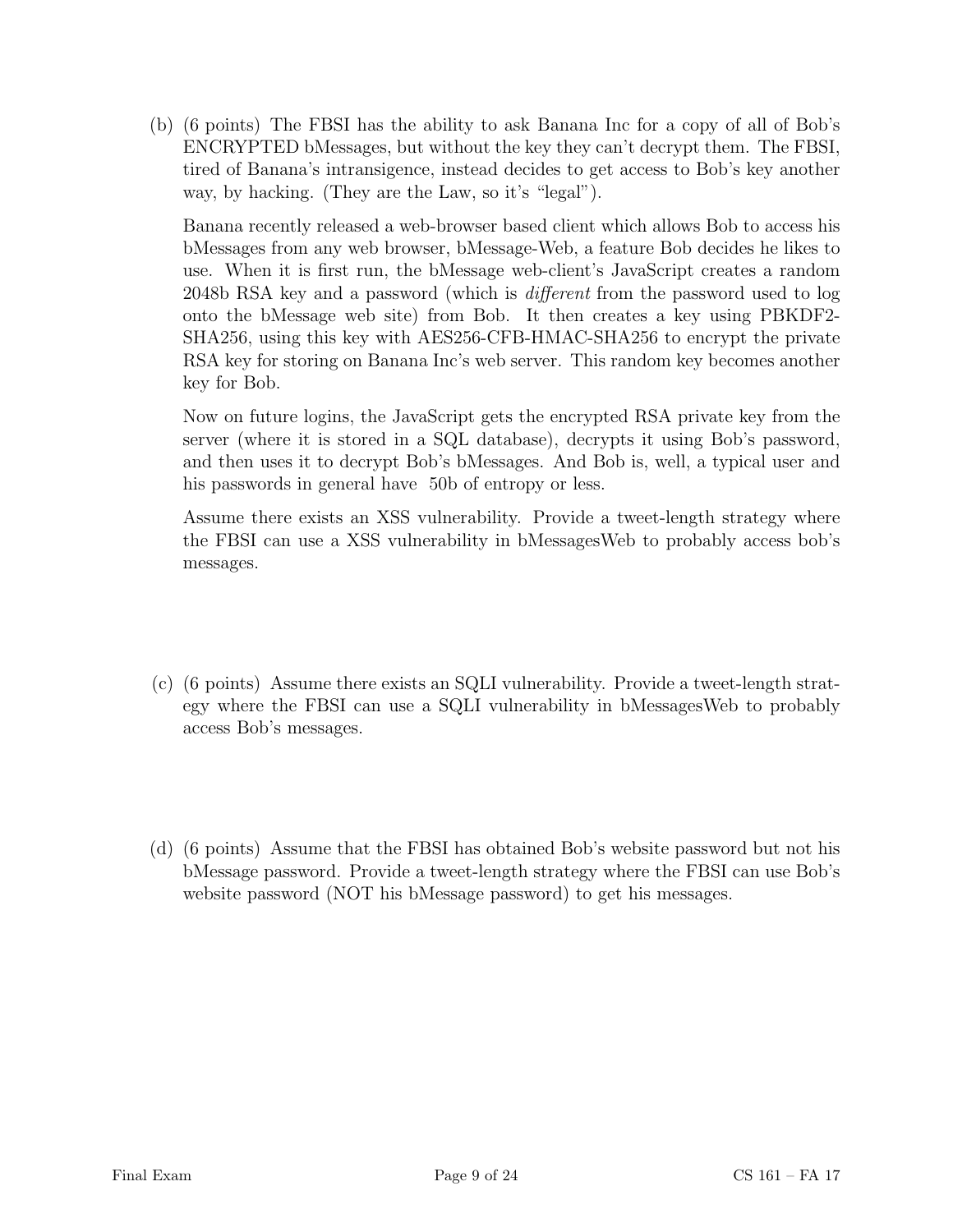(e) (4 points) Banana Inc is sick of the FBSI hacking, so they add a network-based Intrusion Prevention System that is capable of monitoring all requests to the bMessage web server (since the web server tells the NIDS about the keys for all TLS connections) and blocking all requests that don't satisfy the criteria. Which of the previous FBSI attacks could this host-based system potentially stop? Select all which apply:

The XSS attack  $\circ$ 

The FBSI has Bob's web password  $\circ$ 

The SQLI attack

None of the above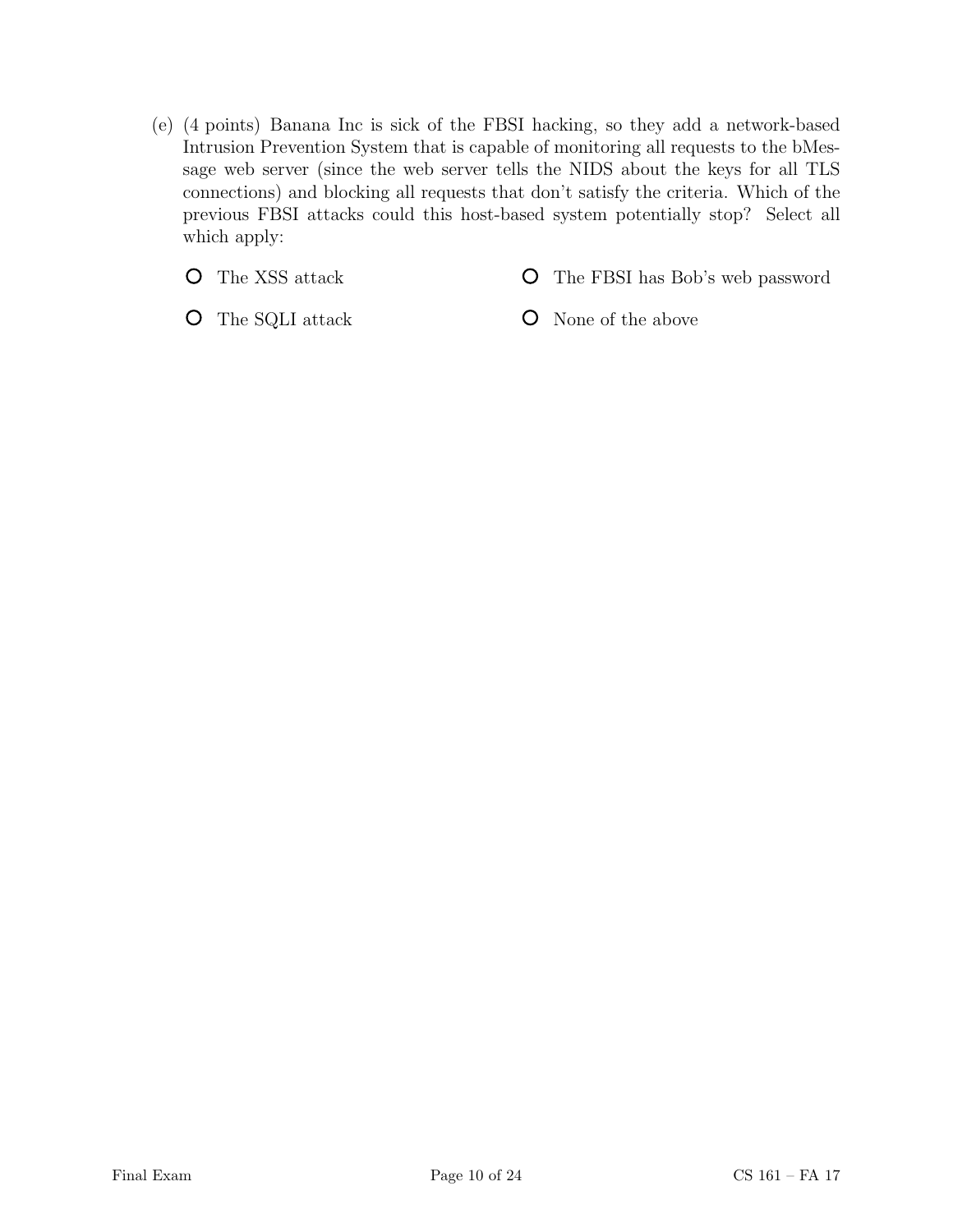## Problem 5 A Tour of Tor (24 points)

As a reminder, when connecting to a normal website through Tor, your computer first queries the Tor "consensus" to get a list of all Tor nodes, and using this information it connects to the first Tor node and, from their, creates a circuit through the Tor network, eventually ending at an exit node.

- (a) (4 points) Consider the scenario where you are in a censored country and the censor choses not to block Tor, the censor is the adversary, and no Tor relays exist within this country. How many Tor relays must your traffic pass through, including the exit node, to prevent the censor from blocking your traffic.
	- One O Two Four Tor doesn't stop this adversary
	- **O** Three
- (b) (4 points) Consider the scenario where you are the only user of Tor on a network that keeps detailed logs of all IPs contacted. You use Tor to email a threat. The network operator is made aware of this threat and that it was sent through Tor and probably originated on the operator's network. How many Tor relays must your traffic pass through, including the exit node, to guarentee the network operator can't identify you you as the one who sent the threat?
	- One  $O$  Four
	- $O$  Two Tor doesn't stop this adversary
	- $\circ$ Three
- (c) (4 points) Consider the scenario where there is a single hostile Tor node but you don't know that node's identitity, and that node can be an exit node. You want to keep confidential from this node what HTTP sites you are visiting through Tor. How many Tor relays must your traffic pass through, including the exit node, to guarentee this adversary can't know what sites you visit?
	- One  $O$  Four
	- O Two Tor doesn't stop this adversary
	- **O** Three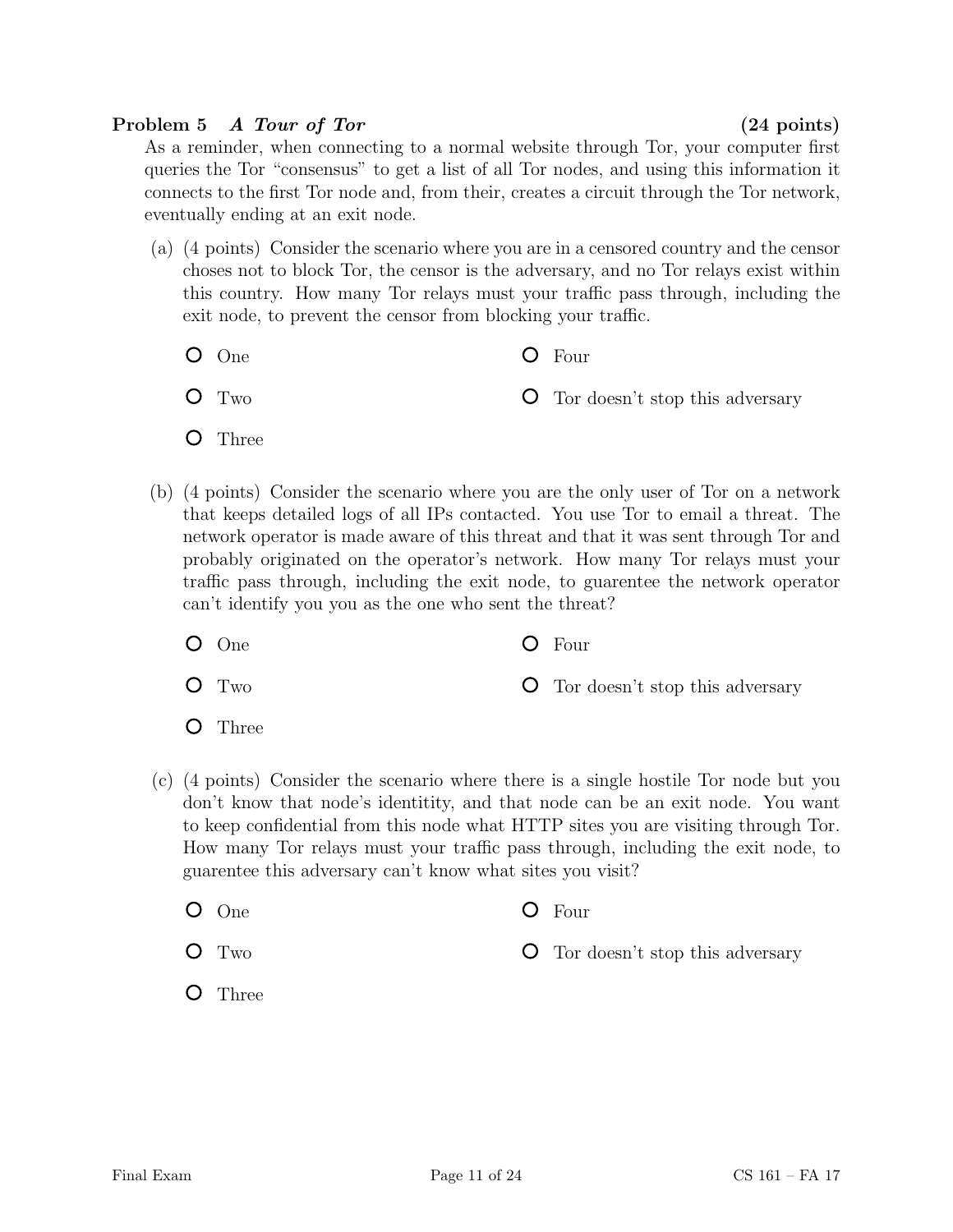- (d) (4 points) Consider the scenario where there are mulitple independent hostile Tor nodes but you don't know that nodes identitities, and these nodes can be a exit nodes. You want to keep confidential from all these nodes what HTTP sites you are visiting through Tor. How many Tor relays must your traffic pass through, including the exit node, to guarentee that every independent hostile node can't know what sites you visit?
	- One

Four

O Two

Tor doesn't stop this adversary

- $\circ$ Three
- (e) (4 points) Consider the scenario where there are mulitple colluding hostile Tor nodes but you don't know those nodes identitities, and these nodes can be a exit nodes. You want to keep confidential from all these nodes what HTTP sites you are visiting through Tor. How many Tor relays must your traffic pass through, including the exit node, to guarentee that the colluding system of hostile nodes can't know what sites you visit?
	- One Four
	- O Two Tor doesn't stop this adversary
	- **O** Three
- (f) (4 points) Consider the scenario where there is a single hostile Tor node but you don't know that node's identitity, and that node can be an exit node. You want to have data integrity for the HTTP sites you are visiting through Tor. How many Tor relays must your traffic pass through, including the exit node, to guarentee this adversary can't manipulate the data you receive from the sites you visit?
	- One Four
		- Tor doesn't stop this adversary
	- **O** Three

Two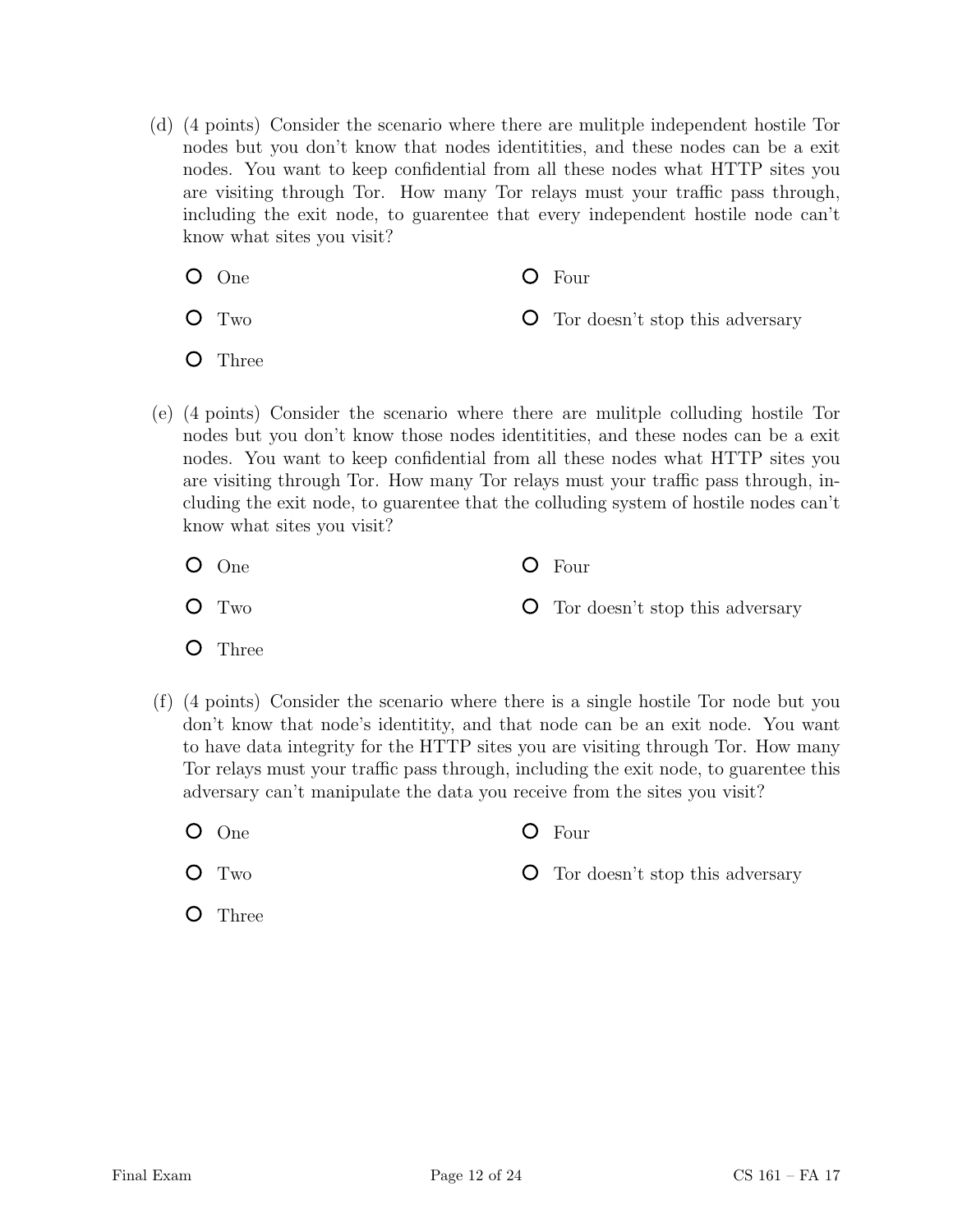## Problem 6 Distributed Web Engineering (24 points)

In the old days, web sites used to run on just a single computer. But now, a modern web "site" can be spread over multiple computers and even multiple domains. So a user's login "cookie" needs to work transparently. All the servers which make up the site share a common 256b secret S and a common secret key  $K_s$ . The login server has a public key  $K_l$ .

Consider some of the following schemes. In these, the adversary has multiple accounts to experiment with and their goal is to be able to create a fake cookie for a targeted account they don't control.

(a) (8 points) In scheme 1, when you login, your browser presents your password P to the login server. The login server sets your *login* cookie as  $Name||express$  and sets an additional *auth* cookie as  $Sign(K_l, login)$ , using 512b RSA.

Can this prevent an attacker from making fake cookies?

Mark ONE of the following and BRIEFLY explain (tweet-length) your answer.

 $O$  Yes  $O$  No.

Tweet Length Explanation:

(b) (8 points) In scheme 2, when you login, your browser presents your password P to the login server. The login server sets your *login* cookie as  $Name||express$  and then has JavaScript in the browser create the *auth* cookie as  $HMAC(K_s, login)$ .

Can this prevent an attacker from making fake cookies?

Mark ONE of the following and BRIEFLY explain (tweet-length) your answer.

 $O$  Yes  $O$  No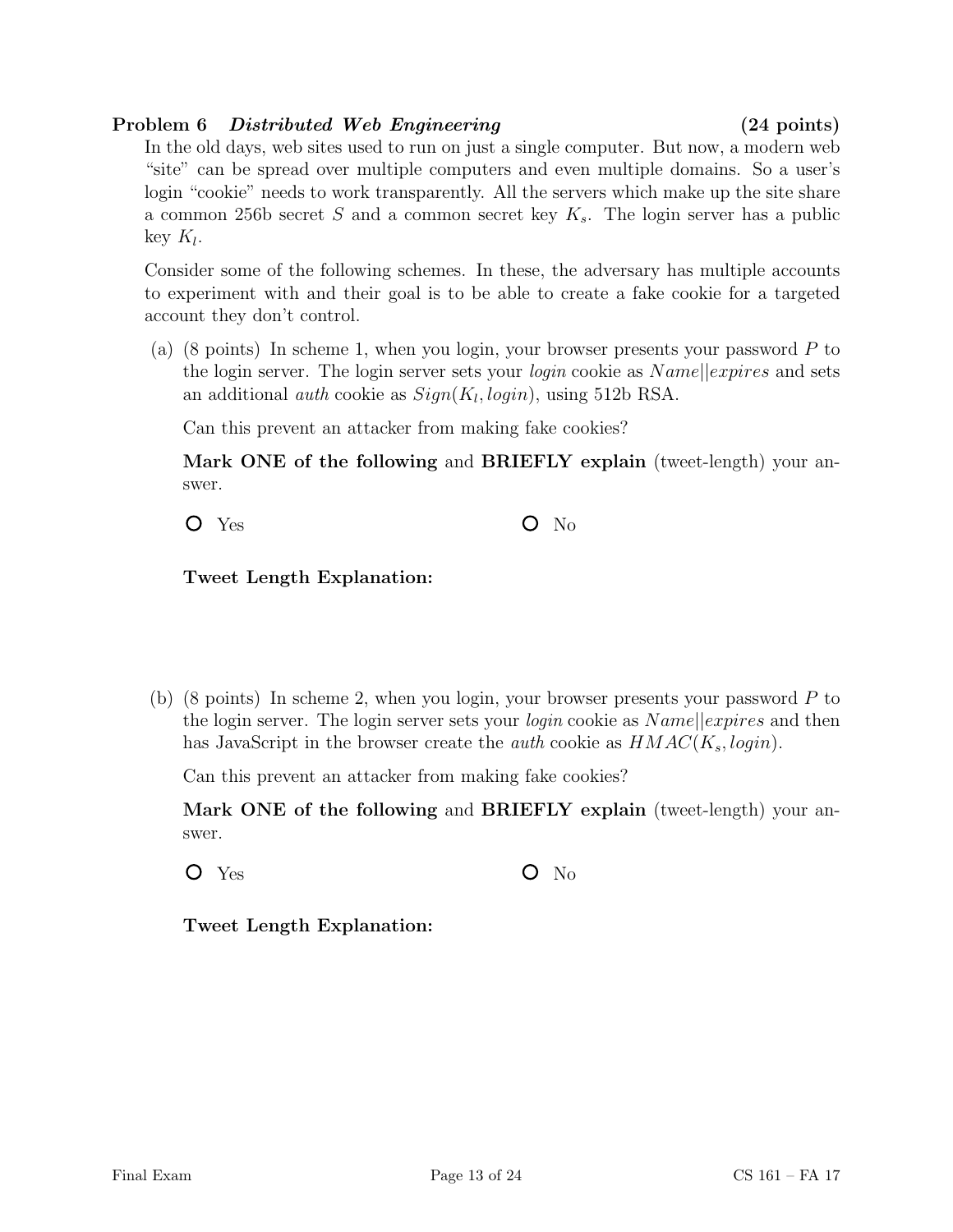(c) (8 points) In scheme 3, when you login, your browser presents your password P to the login server. The login server sets your *login* cookie as  $Name||express$  and then sets the *auth* cookie as  $SHA256(S||login)$ 

Can this prevent an attacker from making fake cookies?

Mark ONE of the following and BRIEFLY explain (tweet length) your answer.

 $O$  Yes  $O$  No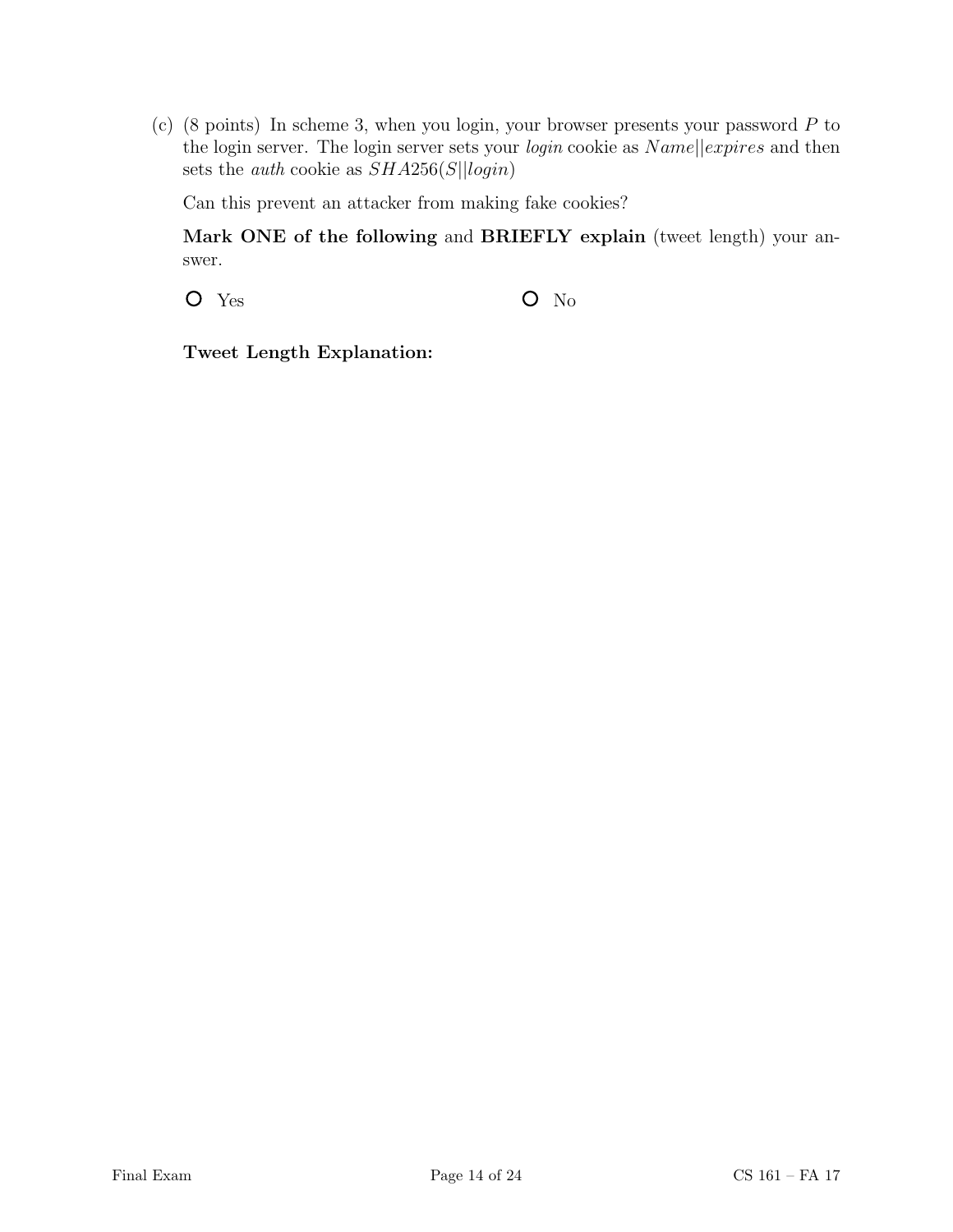# Problem 7 DNSSEC (18 points)

The UC Berkeley administrators recently announced a change in policy. When you create a new berkeley.edu subdomain, DNSSEC is now disabled by default, even thought berkeley.edu does support DNSSEC and uses NSEC for proving domains don't exist.

The CS161 staff just created a subdomain insecurity.berkeley.edu and populated domains within it.

- (a) (4 points) If a recursive resolver with an empty cache which does NOT support DNSSEC wants to look up tragic.insecurity.berkeley.edu, which of the following queries will it make (select all that apply).
	- tragic.insecurity.berkeley.edu  $\rm O~DNSKEY$  for edu from a nameserver from a root for .edu
	- O tragic.insecurity.berkeley.edu from a nameserver for .edu
	- O tragic.insecurity.berkeley.edu from a nameserver for berkeley.edu
	- O tragic.insecurity.berkeley.edu from a nameserver for insecurity.berkeley.edu
	- DNSKEY for . from a root
	- DS for . from a root
	- DNSKEY for edu from a root
	- DS for edu from a root
- DS for edu from a nameserver for .edu
- DNSKEY for berkeley.edu from a nameserver for .edu
- DS for berkeley.eduedu from a nameserver for .edu
- DNSKEY for berkeley.edu from a nameserver for berkeley.edu
- DS for berkeley.eduedu from a nameserver for berkeley.edu
- DNSKEY for insecurity.berkeley.edu from a nameserver for berkeley.edu
- DS for insecurity.berkeley.edu from a nameserver for berkeley.edu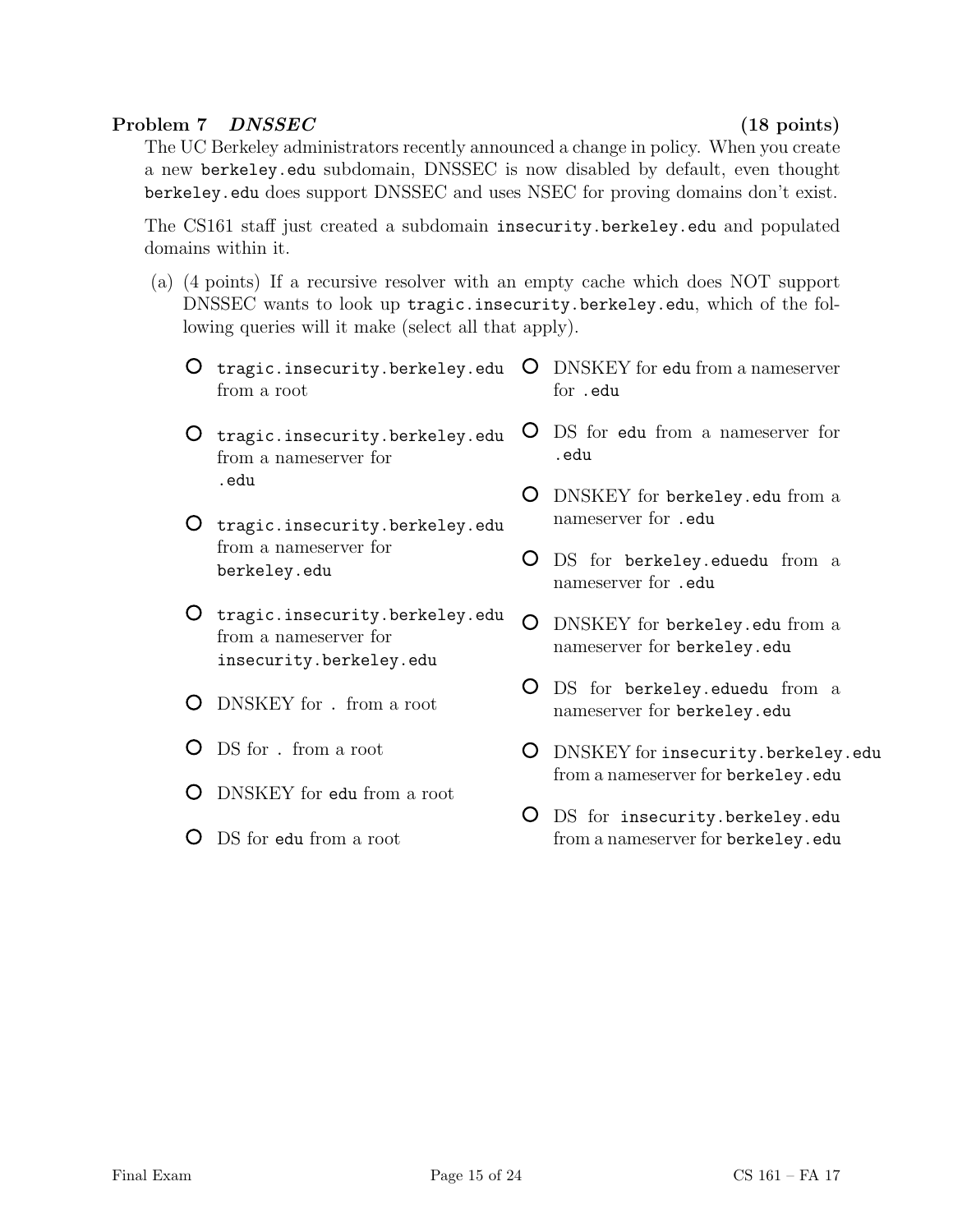- (b) (4 points) If a recursive resolver with an empty cache which does support DNSSEC wants to look up tragic.insecurity.berkeley.edu, which of the following queries will it make (select all that apply).
	- O tragic.insecurity.berkeley.edu from a root for .edu
	- O tragic.insecurity.berkeley.edu from a nameserver for .edu
	- O tragic.insecurity.berkeley.edu from a nameserver for berkeley.edu
	- O tragic.insecurity.berkeley.edu from a nameserver for insecurity.berkeley.edu.edu
	- DNSKEY for . from a root
	- DS for . from a root
	- DNSKEY for edu from a root
	- DS for edu from a root
- DNSKEY for edu from a nameserver
- DS for edu from a nameserver for .edu
- DNSKEY for berkeley.edu from a nameserver for .edu
- O DS for berkeley.edu from a nameserver for .edu
- DNSKEY for berkeley.edu from a nameserver for berkeley.edu
- O DS for berkeley.edu from a nameserver for berkeley.edu
- DNSKEY for insecurity.berkeley.edu from a nameserver for berkeley.edu
- O DS for insecurity.berkeley.eduedu from a nameserver for berkeley.edu
- (c) (4 points) If a validating recursive resolver looks up horrible.insecurity.berkeley.edu it gets an NXDOMAIN (this name doesn't exist) response. What crypotgraphic assertions can the resolver make about this NXDOMAIN error.
	- $O$  insecurity.berkeley.edu not support DNSSEC does O horrible.insecurity.berkeley.edu does not exist
	- Nobody has tampered with the Nobody has tampered with the  $\cup$ repies from the berkeley.edu repies from the insecurity.berkeley.edu nameserver nameserver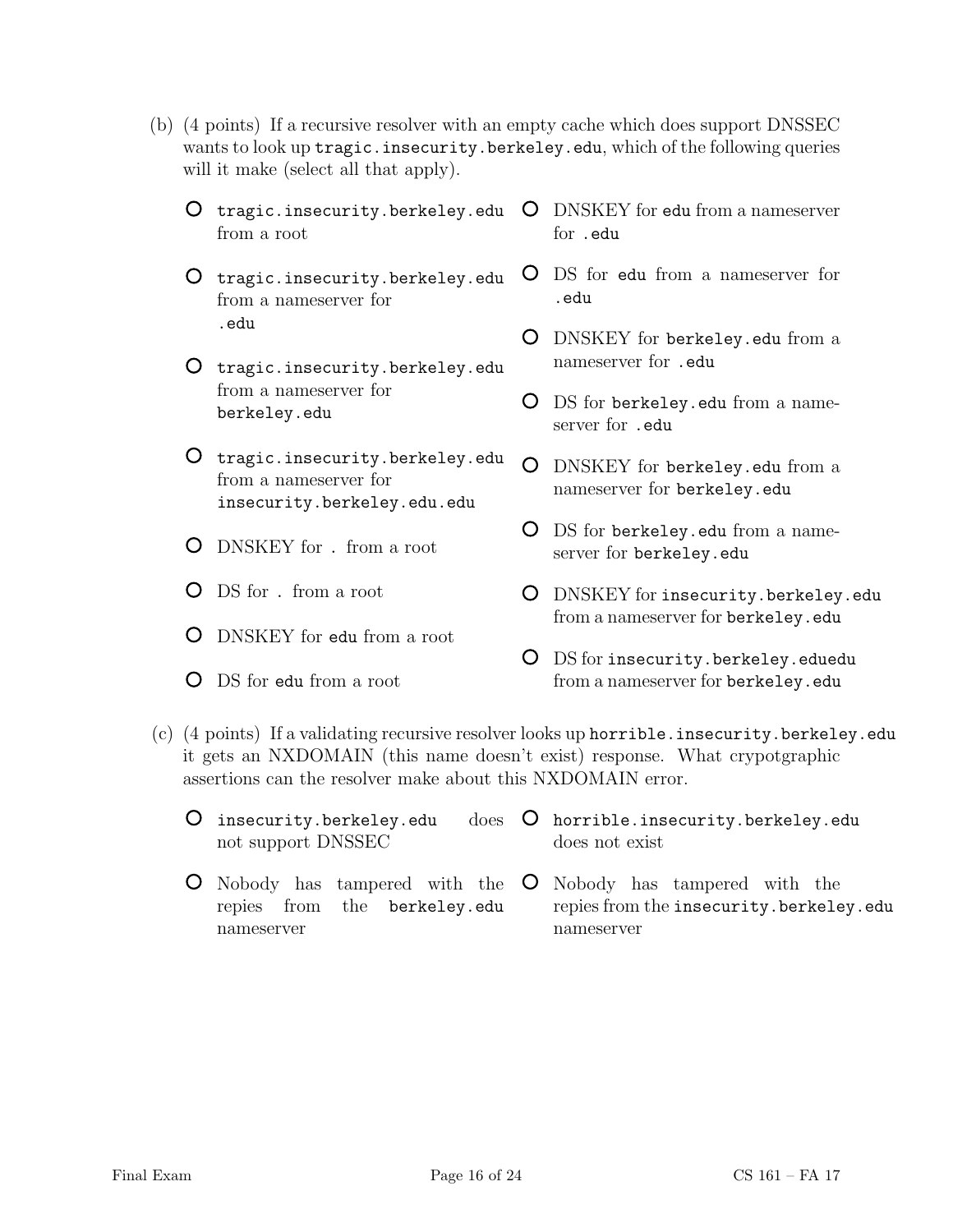(d) (6 points) If all Berkeley services are mandated to use only end-to-end encrypted protocols, does the removal of DNSSEC have a practical impact on security? Mark ONE of the following and BRIEFLY explain ( $\leq 2$  sentences) your answer.

O Yes O No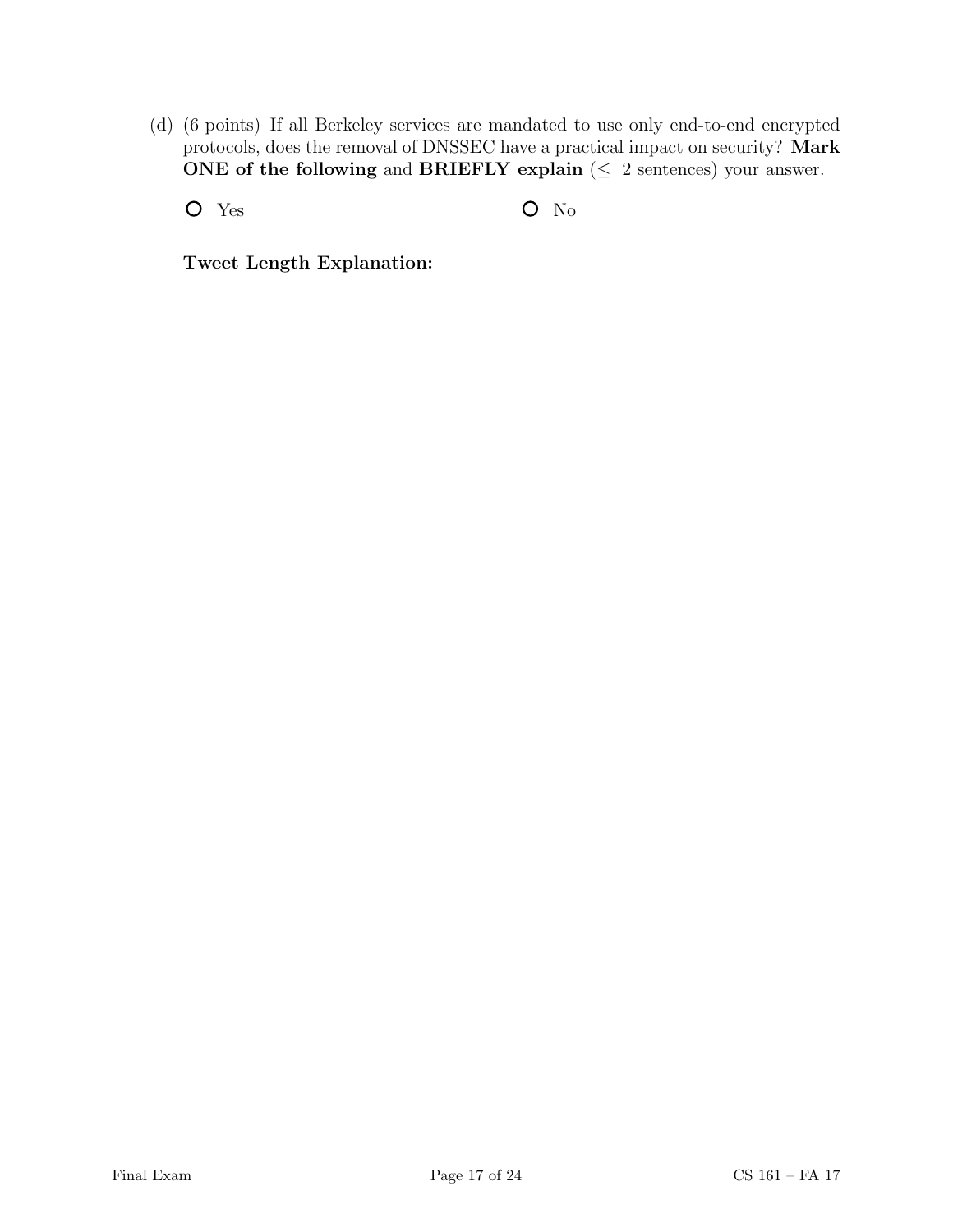# Problem 8 Securing the Vault (40 points)

BearBank stores all of its sensitive company information on a set of "air-gapped" machines (i.e., no Internet connection). These machines are locked inside of a large vault with one door that contains a badge scanner  $(S)$ . Employees at BearBank carry authentication badges that support all of the cryptographic primitives discussed in class.

After taking CS 161, Frodo is hired by BearBank to design a secure protocol for checking whether an employee is authorized to enter the vault. In particular, BearBank would like Frodo's system to protect against "skimming" attacks. In a skimming attack, an attacker (Mallory) knows all of the details about Frodo's authentication protocol, except secret key values; Mallory will interact with a victim on one day and then conduct an attack the next day. Specifically, on day  $#D$ , Mallory tricks an authorized user (Bob) into scanning his badge (P) on her malicious scanning device. This malicious device and P engage in Frodo's authentication protocol multiple times, and all of P's responses are recorded. The malicious device can spoof messages that look like what the real scanner  $(S)$  would send as long as the messages don't require a secret key to generate. Finally, on the next day  $(Day \#D+1)$ , Mallory tries to gain access to the vault after analyzing the responses recorded from P.

Unfortunately, Frodo skipped CS 161 discussion sections, so he's not sure whether any of the following three designs are truly secure. For the three subparts below, select whether the protocol is secure or insecure. If the protocol prevents skimming attacks while still allowing authorized users to access the vault, then the protocol is secure. A protocol is insecure if either authorized users cannot access the vault or if Mallory can gain access to the vault. Justify your answer in 1-2 sentences: If the protocol is secure, explain what specific cryptographic primitive(s) guarantee its security and why. If the protocol is insecure, briefly describe an attack, or why legitimate users wouldn't be able to access the vault.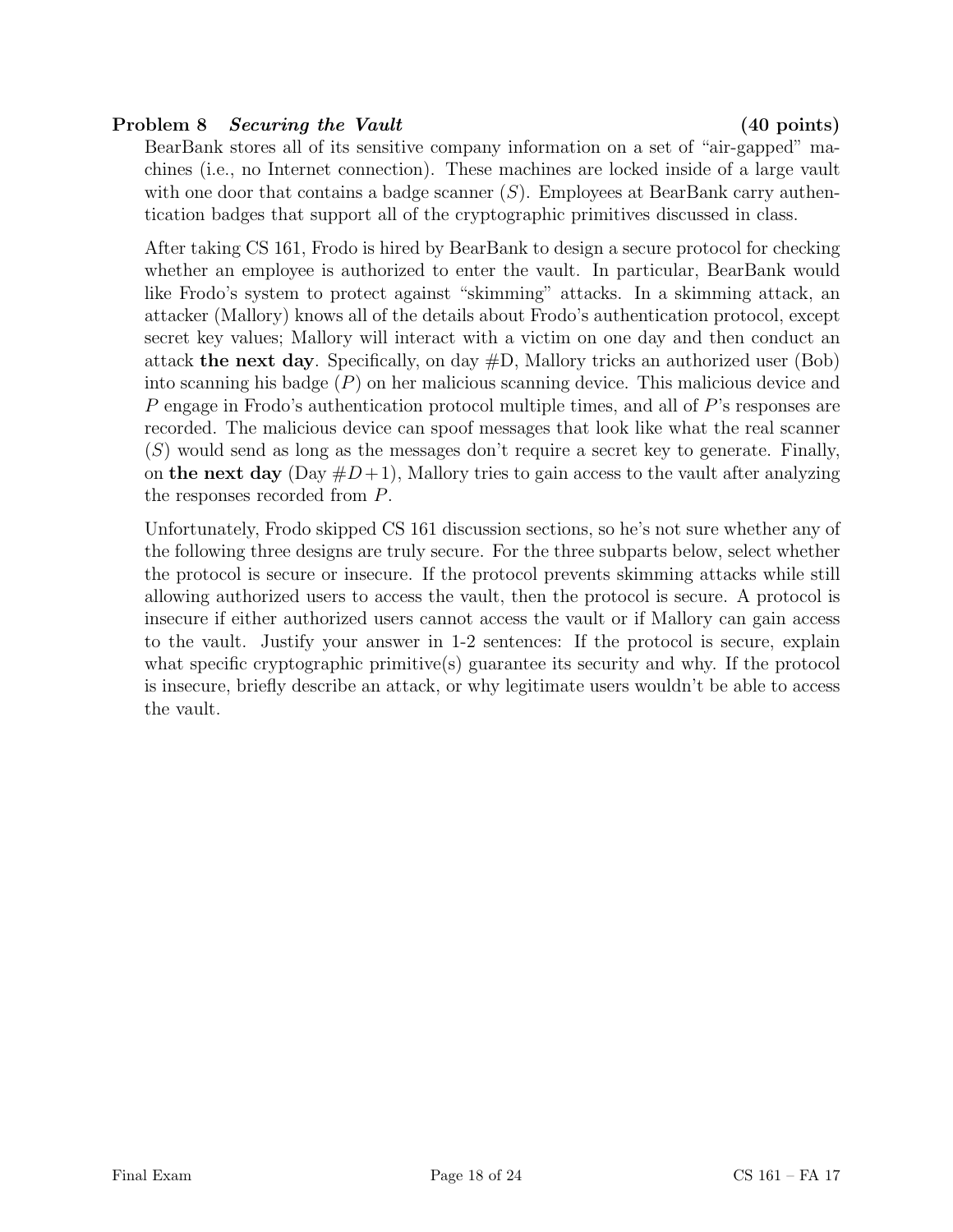- (a) (8 points) Authentication Protocol:
	- 1. For each authorized user, P contains an RSA key pair  $pk, sk$ , where  $pk$  is the public key and sk is the private key. The vault scanner  $S$  stores a copy of each authorized user's pk and has access to an accurate clock.
	- 2. When  $P$  is scanned by  $S$ , it sends  $U$  (the user's name) to  $S$ .
	- 3. S then generates and stores  $N = a$  new, random 128-bit string for the user and sends  $N$  to  $P$ . Since a legitimate badge will complete this entire protocol in under 1 minute, if the user doesn't attempt to authenticate within 2 minutes, S deletes N for that user and will randomly generate a new N during the user's next access attempt.
	- 4. P signs N using its private key:  $X = N_{sk}$ , and sends  $(X, U)$  to S.
	- 5. S checks that X is a legitimate signature for  $U$  on the  $N$  that it randomly generated for  $U$ . If the signature is valid,  $S$  allows the user to enter the vault and deletes N for the user. Otherwise, access is denied.

O Secure C Insecure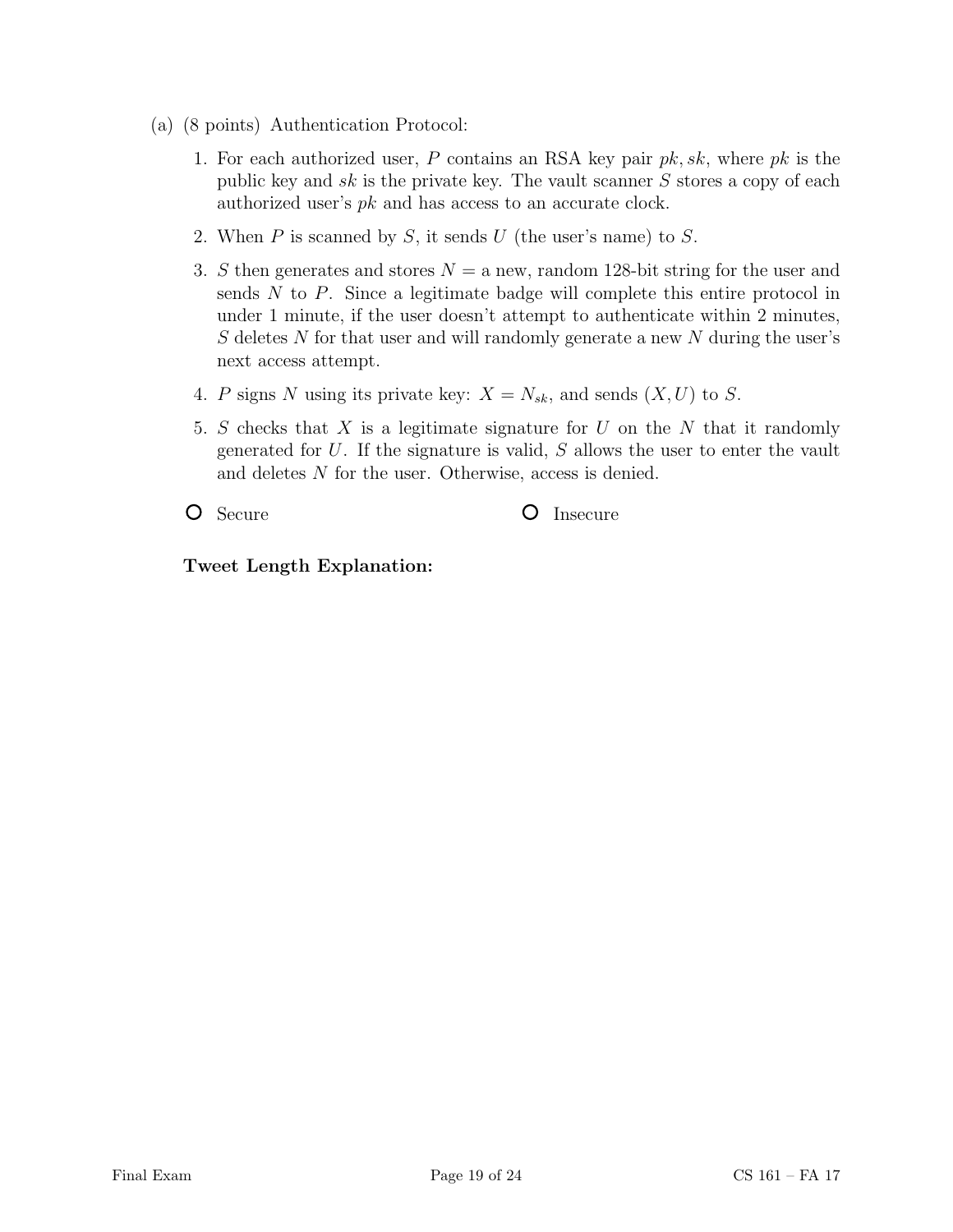- (b) (8 points) Authentication Protocol:
	- 1. For each authorized user,  $P$  contains a unique 128-bit symmetric key  $k$ , and  $S$ stores a copy of k for each user and has access to an accurate clock.
	- 2. When  $P$  is scanned by  $S$ , it sends  $U$  (the user's name) to  $S$ .
	- 3. S gets the current time from its clock: T, rounded to the neares 30 seconds, and sends T to P.
	- 4. P computes an HMAC of T with k:  $X = HMAC(T, k)$ , and sends  $(X, T, U)$ to S.
	- 5. S checks that  $X$  is a valid HMAC on  $T$  for  $U$ . Additionally, Since a legitimate badge will complete this entire protocol in under 1 minute, S also checks that T is within the past two minutes of the current time on its clock. If both these checks pass, then BearBank allows the user to access to vault. Otherwise, access is denied.

O Secure **O** Insecure

## Tweet Length Explanation:

- (c) (8 points) Authentication Protocol:
	- 1. For each authorized user, P contains a unique random 128b secret key  $K_u$  and a highly accurate clock. S stores a copy of each user's k
	- 2. When P is scanned by S, it sends U (the user's name) and  $HMAC(S, time)$ , with the current time rounded to the nearest 30 seconds to  $S$ .
	- 3. S then checks if  $HMAC(K_u, time)$  for both the current time (rounded to 30 seconds), and the rounded time  $+/- 30$  seconds.
	-

O Secure **O** Insecure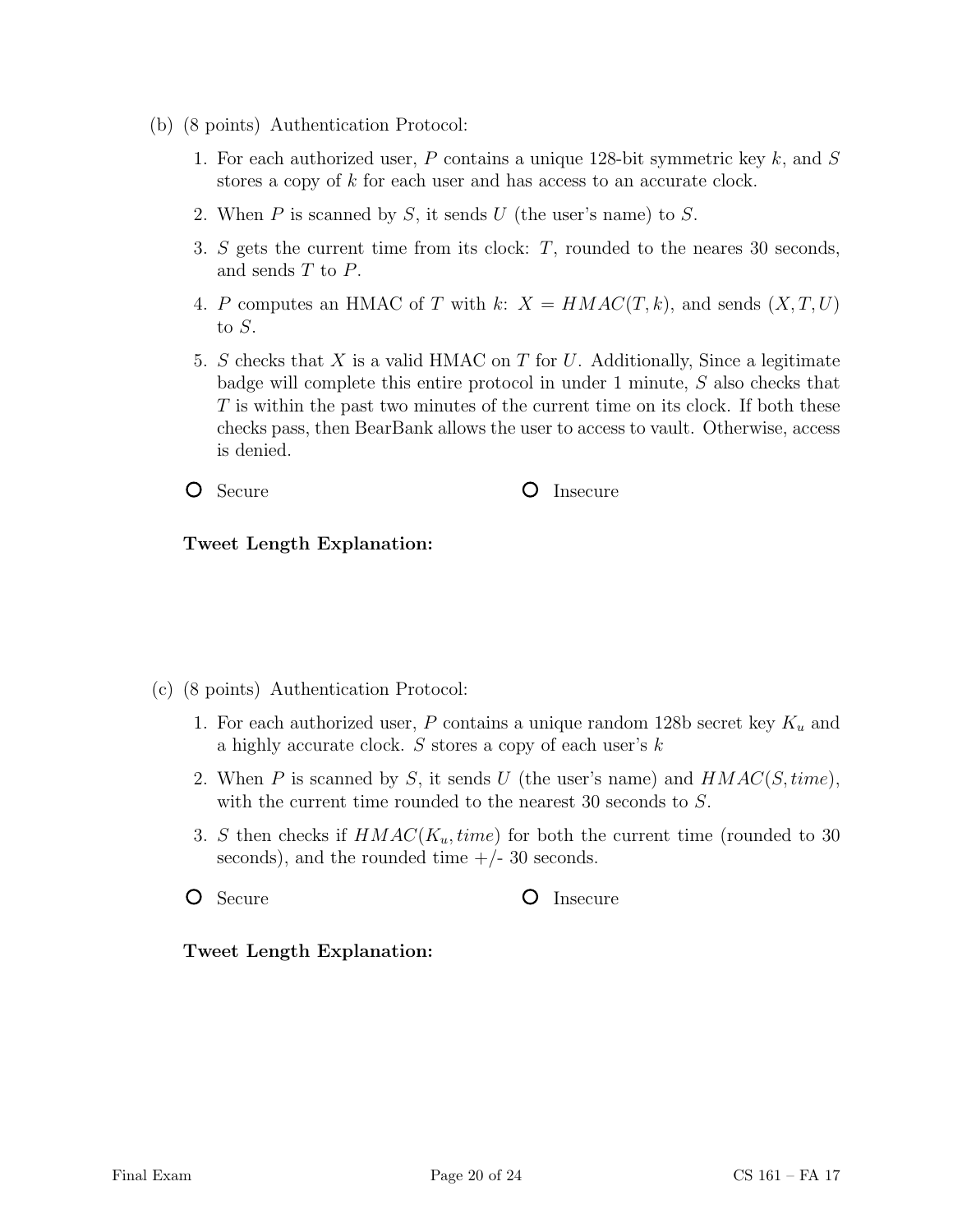Just in case an attacker ever manages to get into the vault and install malware onto some of the machines, BearBank has tasked Frodo with installing a secure detection system on all of the machines.

(d) (4 points) For one approach, Frodo is thinking of configuring the machines to only allow read-operations. If any program tries to modify or delete data on a machine, it will explode and trigger an alarm in the vault. Which of the following detection approaches does this best represent? You do not need to explain your answer for this part.

| <b>O</b> Vulnerability based. | <b>O</b> Anomaly based.    |
|-------------------------------|----------------------------|
| <b>O</b> Signature based.     | <b>O</b> Behavioral based. |
| <b>O</b> Specification based. | <b>O</b> Honeypot based.   |

(e) (4 points) Another approach Frodo has come up with is to install a bunch of dummy machines inside of the vault. If a new program is ever installed on any of these dummy machines, it will explode and trigger and alarm in the vault. Which of the following detection approaches does this best represent? You do not need to explain your answer for this part.

| <b>O</b> Vulnerability based. | <b>O</b> Anomaly based. |  |
|-------------------------------|-------------------------|--|
|                               |                         |  |

- O Signature based. **O** Behavioral based.
- **O** Specification based.
- Honeypot based.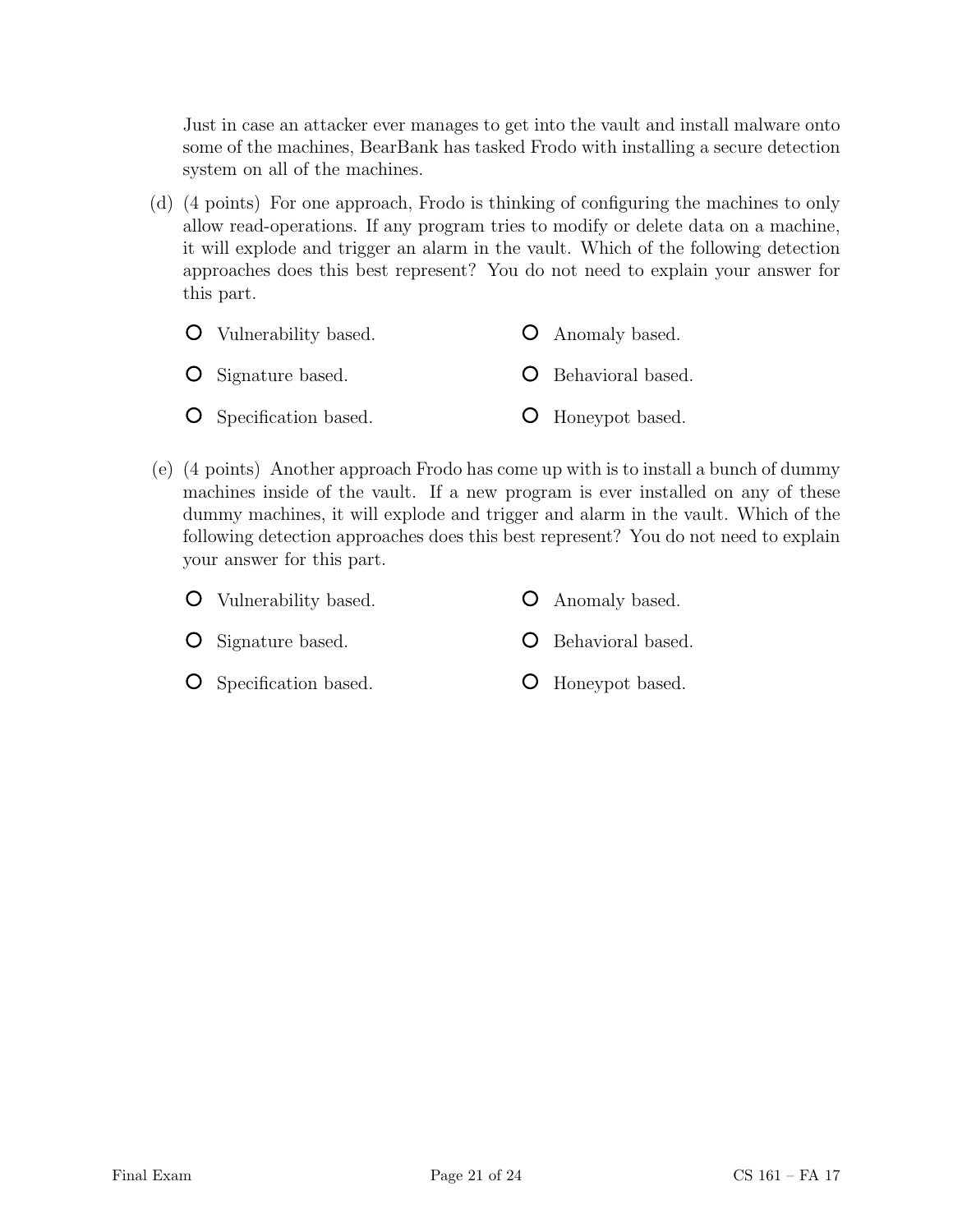(f) (8 points) Frodo has settled on a signature based HIDS that analyzes a program and achieves an 87% true positive rate and a 2% false positive rate for detecting whether a program is malware. However, Aragon, one of his co-workers has developed an anomaly based HIDS that analyzes a program and achieves a 95% true positive rate and a 5% false positive rate. Assume that one out of every ten-thousand programs that run on a machine in BearBank's vault is malware. The total cost of failing to detect a malware sample is \$100,000 dollars, the total cost of a false positive is \$1,000. Assuming these values hold over the long run, which detector should BearBank deploy? Select your answer from the multiple choice below and explain your answer in 1-2 sentences.

| $\bullet$ We cannot make this assessment $\bullet$ Aragon's detector is better. |                                            |
|---------------------------------------------------------------------------------|--------------------------------------------|
| since we do not know the base rate                                              | <b>O</b> They are equally good.            |
| <b>O</b> Frodo's detector is better.                                            | <b>O</b> Neither, they both cost too much. |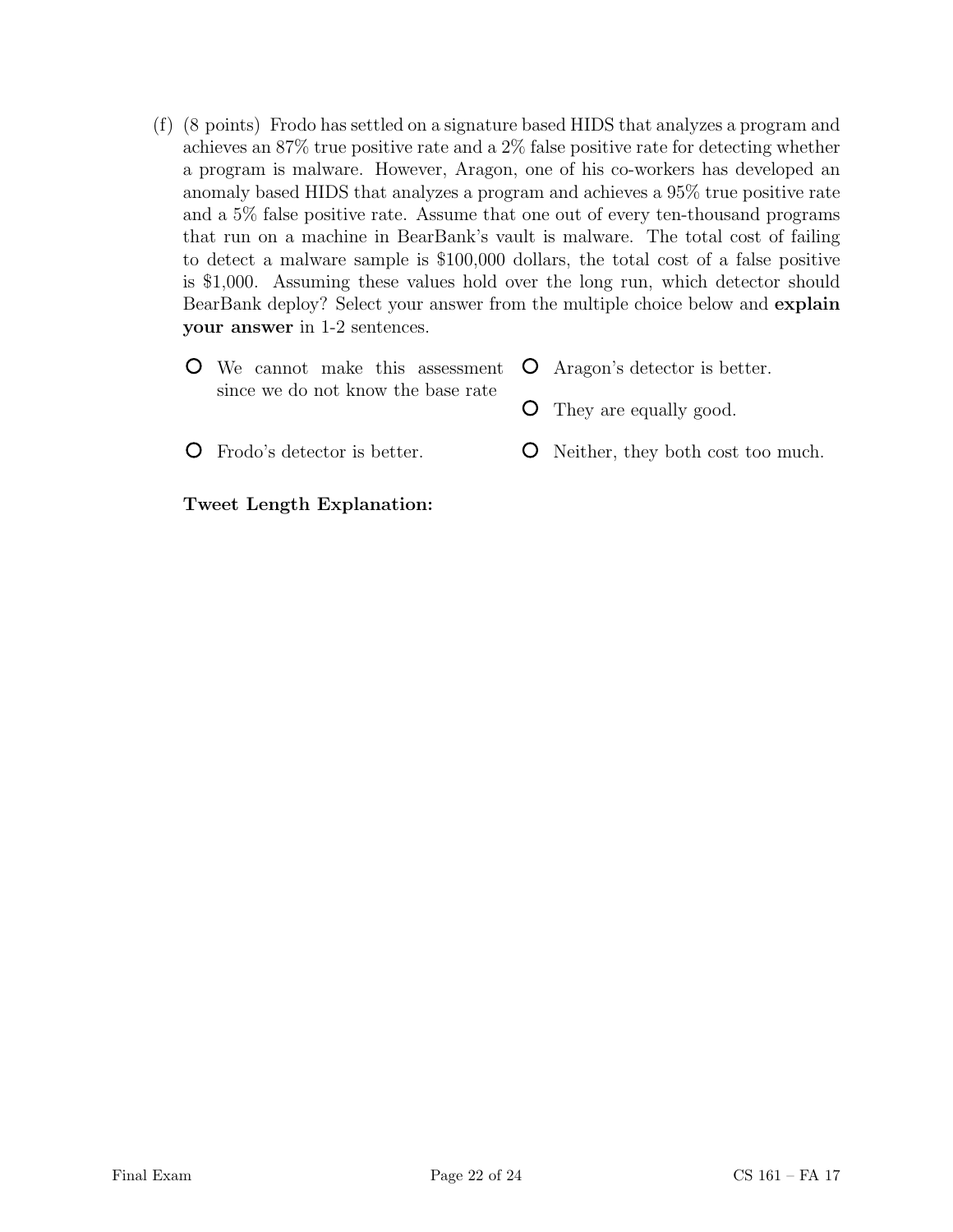#### Problem 9 Name That Pwn (15 points)

For the following questions, some classic attacks are described. Identify which attack(s) they represent. Fill out all matching solutions.

| <b>O</b> Stored XSS    | $\bullet$ Clickjacking     |
|------------------------|----------------------------|
| <b>O</b> Reflected XSS | <b>O</b> Buffer Overflow   |
| $O$ SQLI               | <b>O</b> None of the Above |

(a)  $(3 \text{ points})$  My name is Robert; drop table students;--

- (b) (3 points) My name is Robert <script src="https://www.evil.com/pwnme.js">. Visit my Facebook page, OK?
	- **O** Stored XSS **O** Reflected XSS **O** Clickjacking **O** Buffer Overflow
	- O SQLI **O** None of the Above
- (c) (3 points) My name is Robert ... gah thats long ... shellcode goes here....
	- **O** Stored XSS **O** Clickjacking
	- **O** Reflected XSS **O** Buffer Overflow
	- O SQLI **O** None of the Above

(d) (3 points) Oh, Interesting web request... Lets inject a packet...

- O NSA QUANTUM **O** PuppyKitty Airpwn Firesheep
- The Great Firewall **O** None of the Above
- (e) (3 points) Hey, Ken, lets modify the compiler so that when it compiles login it inserts a backdoor...

| <b>O</b> Stored XSS    | $\bullet$ Clickjacking     |
|------------------------|----------------------------|
| <b>O</b> Reflected XSS | <b>O</b> Buffer Overflow   |
| $O$ SQLI               | <b>O</b> None of the Above |